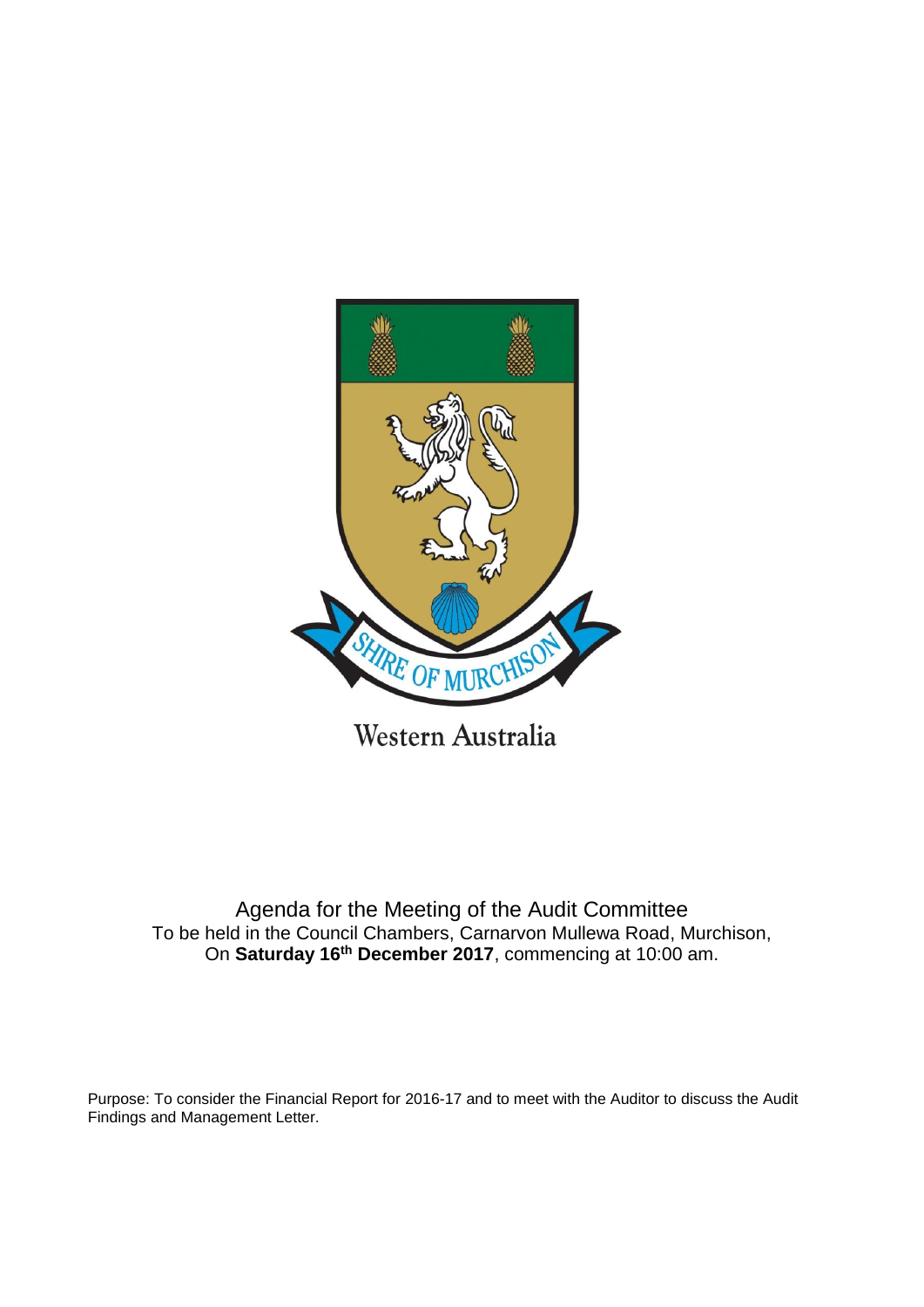# **TABLE OF CONTENTS**

| 1. DECLARATION OF OPENING/ANNOUNCEMENT OF VISITORS 3     |  |
|----------------------------------------------------------|--|
| 2. RECORD OF ATTENDANCE/APOLOGIES/LEAVE OF ABSENCE 3     |  |
|                                                          |  |
|                                                          |  |
| 4. ANNOUNCEMENTS BY PRESIDING PERSON WITHOUT DISCUSSION3 |  |
|                                                          |  |
|                                                          |  |
|                                                          |  |
|                                                          |  |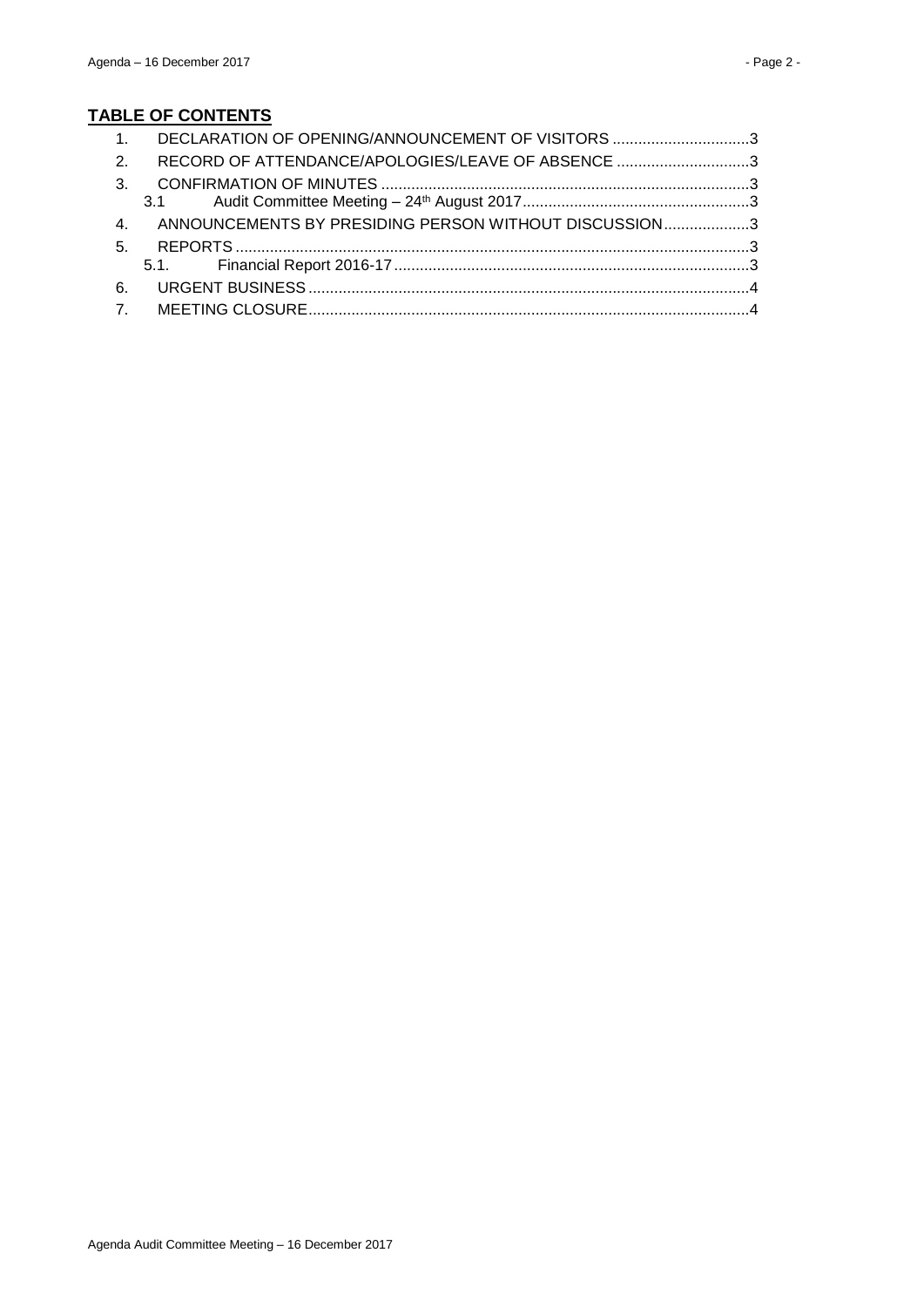# <span id="page-2-0"></span>**1. DECLARATION OF OPENING/ANNOUNCEMENT OF VISITORS**

# <span id="page-2-1"></span>**2. RECORD OF ATTENDANCE/APOLOGIES/LEAVE OF ABSENCE**

## <span id="page-2-2"></span>**3. CONFIRMATION OF MINUTES**

### <span id="page-2-3"></span>**3.1 Audit Committee Meeting – 24 th August 2017**

#### **Background:**

Minutes of the Audit Committee Meeting of Council have previously been circulated to all Audit Committee Members.

#### **Recommendation:**

That the minutes of the Audit Committee meeting held on 24<sup>th</sup> August 2017 be confirmed as an accurate record of proceedings

#### **Voting Requirements:**

Simple majority

| <b>Council Decision:</b><br><b>Moved: Councillor</b> | <b>Seconded: Councillor</b> |                 |
|------------------------------------------------------|-----------------------------|-----------------|
| <b>Carried/Lost</b>                                  | For:                        | <b>Against:</b> |

# <span id="page-2-4"></span>**4. ANNOUNCEMENTS BY PRESIDING PERSON WITHOUT DISCUSSION**

## <span id="page-2-5"></span>**5. REPORTS**

#### <span id="page-2-6"></span>**5.1. Financial Report 2016-17**

| File:              | 2.2                                                                     |
|--------------------|-------------------------------------------------------------------------|
| Author:            | Peter Dittrich - Chief Executive Officer                                |
| Interest Declared: | No interest to disclose                                                 |
| Date:              | 12 <sup>th</sup> December 2017                                          |
| Attachments:       | Financial Report 2016-17                                                |
|                    | Independent Auditors Report to the Ratepayers of the Shire of Murchison |
|                    | <b>Management Letter</b>                                                |

#### **Matter for Consideration:**

Consideration of the Financial Report 2016 -17

#### **Background:**

The 2016-17 Financial Report was prepared and sent to the auditor by the 30th September as prescribed. The audited report, once adopted by Council, will be included in the Annual Report 2016-17 for presentation at the Annual Meeting of Electors to be held within 56 days of the adoption of the report.

#### **Comment:**

RSM conducted the audit of the Financial Report 2016-17 in accordance with Australian Auditing Standards. They believe that the audit evidence that they obtained was sufficient and appropriate to provide a basis for their audit opinion.

In conducting the audit, RSM followed applicable independence requirements of Australian professional ethical pronouncements.

a) In their opinion, the Financial Report 2016-17 of the Shire of Murchison:

(i) Presents fairly, in all material respects, the financial position of Shire of Murchison as at 30 June 2017, and its financial performance and cash flows for the year then ended; (ii) Complies with Australian Accounting Standards (including the Australian Accounting Interpretations); and